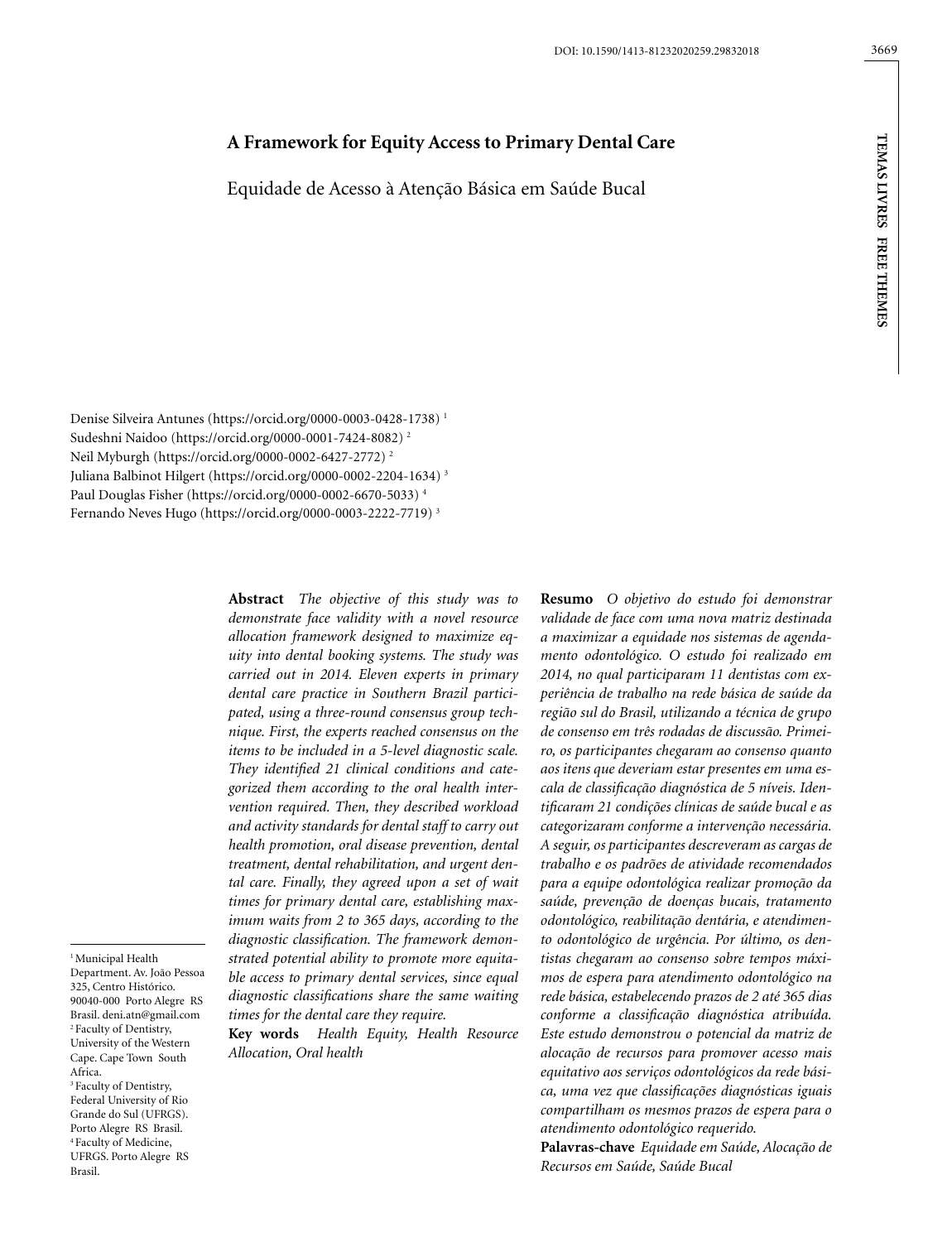# **Introduction**

Timely provision of health care has received much attention from public health policy makers and this has stimulated a range of studies related to the management of waiting lists for access to health services $1-3$ . For the last decade, countries such as Canada and Australia, among others, have made huge efforts to work towards evidence-based benchmarks for medically acceptable waiting times<sup>4,5</sup>. However, research on waiting lists has been largely limited to non-urgent, inpatient and outpatient specialist services, with little attention being paid to waiting lists for access to primary health care.

In Brazil, wait time for public health services is a public concern. In response, the Supreme Court has called for a nationwide debate among health professionals and health authorities regarding the responsibility of the public health system in providing timely access to hospital and specialized medical care<sup>6</sup>.

For the purpose of this study the definition for equity access is "equal access to health care for those in equal need"7 . The Brazilian Family Health Programme has played a strategic role in tackling access inequities to primary health services, including dental services. Federal funds have been provided to municipal governments to expand primary health service coverage in poor areas, thereby improving access to health care. Despite significant achievements in child survival<sup>8,9</sup>, little is known about the balance between human resource capacity in the programme and the demand for services placed on it. No official waiting time figures have been routinely collected at local or national programme levels and it is still uncertain how the programme is affecting equity of access within and between local clinic catchment areas.

Evidence-based wait time benchmarks are crucial to equity of access to healthcare services $10$ , including dental care<sup>11</sup>. Standardized frameworks for equitable allocation of resources to primary dental care services may support more timely access to dental care. However, frameworks specifically tailored for primary dental care settings based on equity access were not found in the literature.

The objective of this study was to demonstrate face validity with a novel dental resource allocation framework, designed to maximize equity into dental booking systems at the primary health care level. The framework provides waiting time benchmarks for primary dental services needed by people living within local clinics catchment areas.

## **Method**

Since no previous study on this kind of framework has been found, face validity was selected as the most appropriate way to test it. By using consensus group technique, in which participants negotiate and decide the findings<sup>12</sup>, the criteria for the framework components were defined and validated. In 2014, eleven dentists with experience and expertise at the primary dental care level, working in public primary health care clinics located in the metropolitan area of Porto Alegre, Brazil took part in the study. The participants' main task was to assess whether "on its face" the proposed framework could be used to allocate human resources for equitable access to primary dental care.

The consensus process was carried out in three working group sessions. In the first session, the proposed framework was presented to the group so that dentists develop an understanding on the concept of equity adopted in this study. Participants were made familiar with the procedures and the scope of their task. They start by setting the minimum level of consensus in 2/3 of the judgments. The participants received detailed explanations of the three dimensions of the framework depicted in Chart 1: i. A 5-level diagnostic scale; ii. The primary care intervention streams, which, according to the guidelines of the Brazilian Oral Health Policy<sup>13</sup>, are: health promotion, dental disease prevention, dental treatment and dental rehabilitation besides urgent care and surveillance; iii. A maximum wait time matrix for primary dental care for each intervention stream and diagnostic rank.

At the end of the first section, participants were asked to revise the diagnostic scale to include every clinical condition usually presented at the primary care level.

In the second section, dentists consulted the official Brazilian Occupational Code published by the Ministry of Health<sup>14</sup> to identify the workload components in primary dental care, listing activities and procedures for each dental staff category. The next task was to set an activity standard for each component of daily workload, establishing the average time taken by:

- a dentist to perform actions in a quadrant eligible for rehabilitative procedures;

- a dental hygienist to perform actions in a quadrant eligible for curative procedures;

- a dental hygienist to perform activities for a group of patients eligible for preventive care;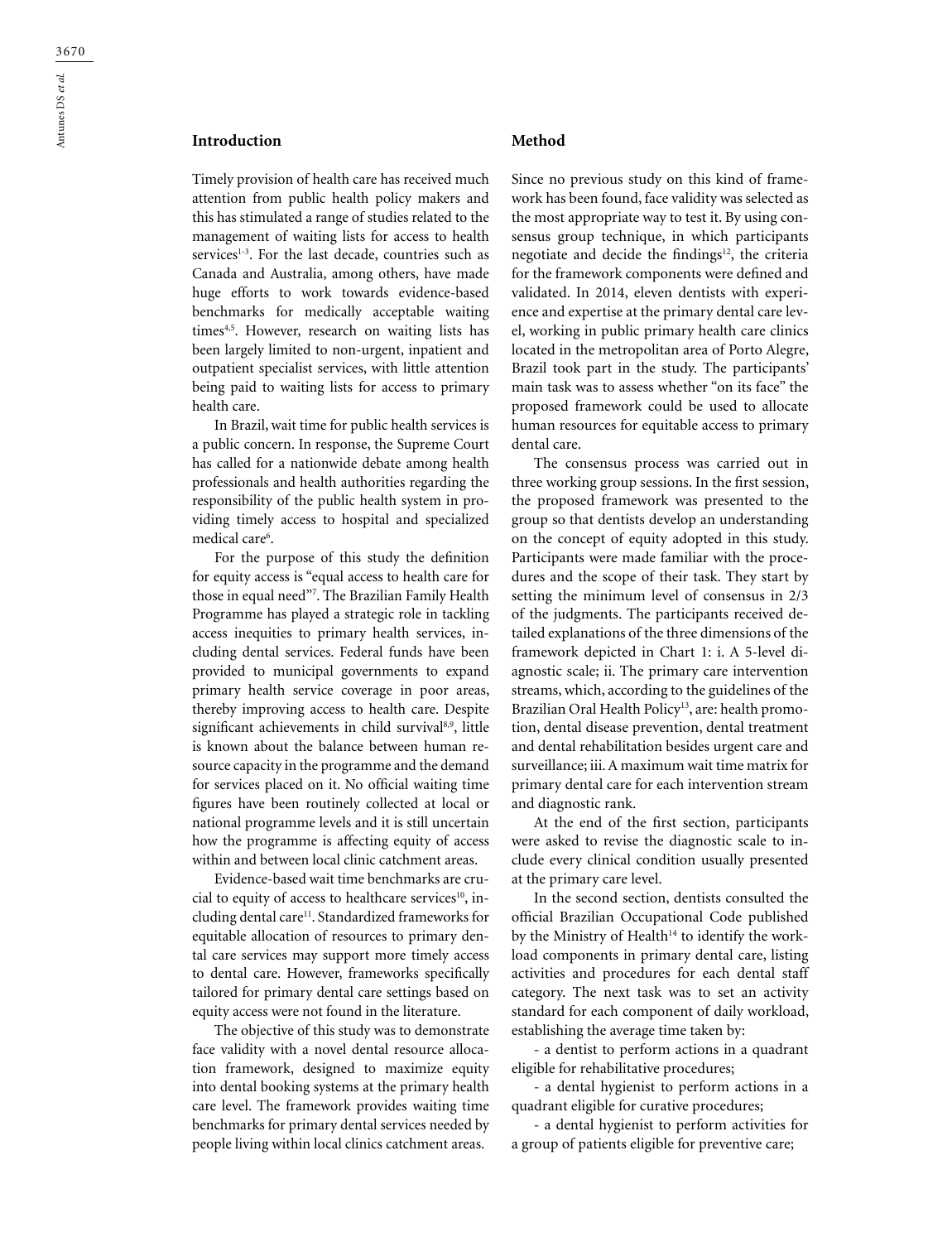|                                                                                                                                                |                | <b>Intervention streams</b> |                |        |                                                 |                  |                |
|------------------------------------------------------------------------------------------------------------------------------------------------|----------------|-----------------------------|----------------|--------|-------------------------------------------------|------------------|----------------|
| Categorize clinical status of<br>the dental quadrant                                                                                           | Rank           | Health<br>promotion         | <b>Disease</b> | Dental | Oral<br>prevention   treatment   rehabilitation | Dental<br>Recall | Urgent<br>Care |
|                                                                                                                                                |                |                             |                |        | Set maximum waiting times (in days)             |                  |                |
| Conditions requiring urgent<br>care                                                                                                            | 5              |                             |                |        |                                                 |                  |                |
| Severe loss of hard tissue or<br>severe dysfunction/disability<br>or a condition preventing<br>the commence/progress of a<br>medical treatment | $\overline{4}$ |                             |                |        |                                                 |                  |                |
| Moderate loss of dental<br>hard tissue or moderate<br>dysfunction/disability                                                                   | 3              |                             |                |        |                                                 |                  |                |
| Minimal loss of dental hard<br>tissue or minimal dental<br>dysfunction/disability                                                              | $\mathfrak{D}$ |                             |                |        |                                                 |                  |                |
| Healthy conditions                                                                                                                             |                |                             |                |        |                                                 |                  |                |

**Chart 1.** General structure of the dental resource allocation framework presented to the experts for validation.

- a community health worker to perform activities for a community or a family group eligible for health promotion.

Activity standards were defined according to the WISN method<sup>15</sup> as the average time it would take a trained and well-motivated staff member to perform the actions/procedures to an acceptable standard of practice, provided that required equipment/materials are available.

In the third section, participants assigned each clinical condition to an intervention stream, namely: health promotion, oral disease prevention, dental treatment, dental rehabilitation, and urgent dental care, determining maximum intervals (in days) between dental visits in which classified dental quadrants would remain free of clinical deterioration.

## **Ethical considerations**

The study was submitted to the Senate Research Ethics Committee of the Faculty Dentistry, University of Western Cape, South Africa, and to the Research Committee of the Institute of Education and Research of the Moinhos de Vento Hospital, Porto Alegre, Brazil, getting approval in both committees in 2013.

#### **Results**

Eleven dentists effectively participated in the study, achieving 100% of consensus for face validity of the three components of the dental resource allocation framework.

Chart 2 presents the validated diagnostic ranking criteria for the 21 oral clinical conditions usually seen by dentists at the primary care level. The clinical conditions were assigned to each stream of care, according to the need of primary dental care.

Chart 3 shows the validated workload components by staff type and intervention stream. Although dental auxiliaries are part of the dental team, their workload was not included because their main work is not direct to patient care clinic, but to assisting dentists and dental hygienists.

Table 1 shows the validated procedure and activity standards. The results of Table 1 demonstrate consultation timings for procedures carried out by dentists and dental hygienists in a classified dental quadrant. Timings for group activities were defined for a regime of preventive care and health promotion performed by dental hygienists and community health workers, respectively.

Table 2 shows the set of validated maximum lengths of time expected for a classified quadrant to remain free of clinical deterioration, while going through the required dental care pathways.

## **Discussion**

By face validity, a preliminary validation stage of the framework was accomplished. Face validity is sufficient evidence for newly developed tools/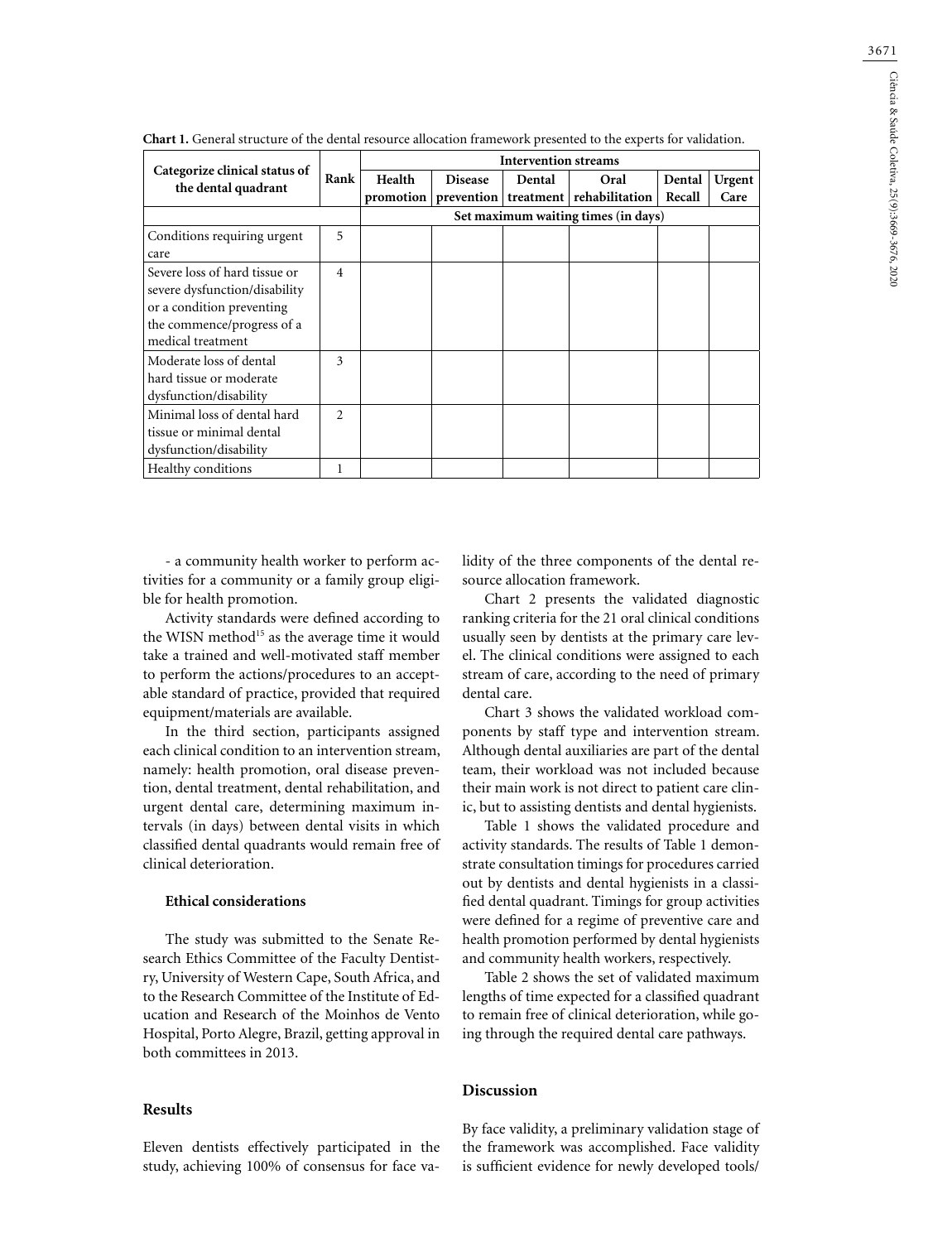| <b>Chart 2.</b> Diagnostic classification criteria. |  |  |  |  |
|-----------------------------------------------------|--|--|--|--|
|-----------------------------------------------------|--|--|--|--|

| Rank           | Description                                                                                                                                                |
|----------------|------------------------------------------------------------------------------------------------------------------------------------------------------------|
| 5              | 1. Pain or discomfort of any intensity originating in the oral cavity, spontaneously reported by the<br>examinee                                           |
|                | 2. Change in colour/shape of soft tissue, including trauma, bleeding, edema, etc.                                                                          |
| $\overline{4}$ | 3. Anterior cross bite should be registered in the upper quadrant of the affected side, only if the second<br>permanent molar is absent                    |
|                | 4. Severe loss of hard dental tissue, involving more than half of a posterior tooth crown or reaching the<br>contact surface of anterior tooth             |
|                | 5. Intra or extra-oral fistula                                                                                                                             |
|                | 6. Severe dental mobility of a permanent tooth                                                                                                             |
|                | 7. Residual tooth root                                                                                                                                     |
|                | 8. Plaque retentive iatrogenic factors                                                                                                                     |
|                | 9. Retention of the homologous tooth, when the timing and/or sequence of tooth eruption is altered                                                         |
|                | 10. Need of tooth extraction for orthodontic reasons                                                                                                       |
| 3              | 11. Moderate loss of dental hard tissue, involving more than half of either the posterior tooth crown or                                                   |
|                | the incisal edge of anterior tooth                                                                                                                         |
|                | 12. Provisional sealing                                                                                                                                    |
|                | 13. Dental calculus (present in any amount)                                                                                                                |
|                | 14. Moderate dental mobility of permanent tooth                                                                                                            |
|                | 15. Anterior open bite in the deciduous dentition                                                                                                          |
| $\overline{c}$ | 16. Minimal loss dental hard tissue, involving only fissure area or small smooth surface, or reaching less                                                 |
|                | than half of incisal edge of anterior teeth                                                                                                                |
|                | 17. Mature dental plaque                                                                                                                                   |
|                | 18. Emerged deciduous or permanent teeth in eruption process                                                                                               |
| $\mathbf{1}$   | 19. Restored teeth                                                                                                                                         |
|                | 20. Sound and fully erupted teeth; teeth with normal anatomical details resulted from controlled<br>cavities, abduction, retraction, abrasion or fractures |
|                | 21. Perioral skin and oral mucosa with normal consistency, colour and keratinization pattern                                                               |

**Chart 3.** Dental staff for each intervention stream and the respective workload components.

| <b>Intervention stream</b> | Dental staff  | Workload components                                                   |
|----------------------------|---------------|-----------------------------------------------------------------------|
| Health promotion           | Community     | home visit, education activity in the community or at homes,          |
|                            | Health Worker | toothbrush training groups                                            |
| Disease prevention         | Dental        | fluoride therapy for school groups or community groups                |
|                            | Hygienist     |                                                                       |
| Curative procedures        | Dental        | home assistance, application of cariostatic agents, teeth scaling,    |
|                            | Hygienist     | cleanings and polishing (prophylaxis), application of dental sealants |
| Operative dentistry, Oral  | Dentist       | home visit for rehabilitation, tooth fillings, periodontal scaling    |
| rehabilitation and Urgent  |               | and root planning, tooth extractions, restoration; pulpectomy,        |
| care                       |               | frenectomy, abscess drainage, pulpotomy, installation of dental       |
|                            |               | prosthesis, shaping of dental prosthesis                              |

methods that are to be implemented in further evaluative settings<sup>16</sup>, and provides theoretical basis for future validity studies<sup>17</sup>. The study gathered relevant professional experts who reflect the typical dental practice performed in primary health care contexts. This offered a professionally driven approach to establishing the criteria, enhancing professionals' accountability into the validation process.

Consensus technique was applied for estimating wait times by diagnoses. This technique requires the presence of a previous underlying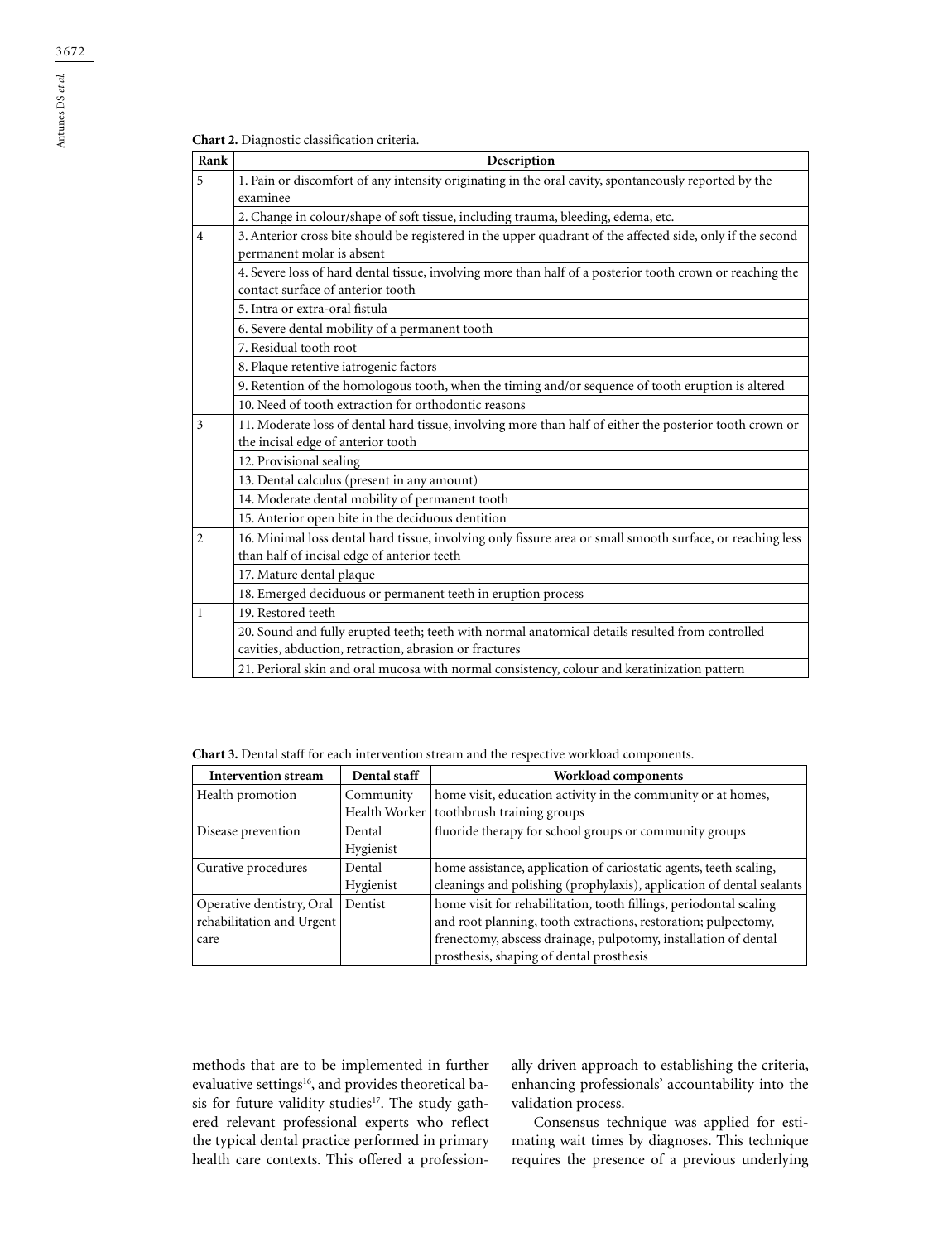| Health personnel        | Diagnostic rank | Time (min) for<br>procedures per<br>quadrant | Time (hours) for<br>activities per group of<br>people |  |
|-------------------------|-----------------|----------------------------------------------|-------------------------------------------------------|--|
| Dentist                 | 5               | 30                                           | n/a                                                   |  |
|                         | 4               | 60                                           | n/a                                                   |  |
|                         | 3               | 30                                           | n/a                                                   |  |
|                         | 2               | 15                                           | n/a                                                   |  |
|                         |                 | 10                                           | n/a                                                   |  |
| Dental Hygienist        | 4               | n/a                                          | $2$ (groups of 8)                                     |  |
|                         | 3               | 45                                           | $3$ (groups of 10)                                    |  |
|                         | 2               | n/a                                          | $4$ (groups of 12)                                    |  |
| Community Health Worker |                 | n/a                                          | 2 (groups of 4)                                       |  |

**Table 1.** Procedure and activity times for dental care of people assigned to primary health care facilities.

Note: n/a (not applicable).

**Table 2.** Validated set of wait time benchmarks (in days) for access to intervention streams.

| Diagnostic<br>rank | Health<br>promotion | <b>Disease</b><br>prevention | Dental<br>treatment | Oral<br>Rehabilitation | Dental<br>Check-up | <b>Urgent Care</b> |
|--------------------|---------------------|------------------------------|---------------------|------------------------|--------------------|--------------------|
|                    | CHW <sup>a</sup>    | DHG <sub>b</sub>             | DHG <sub>b</sub>    | Dentist                | Dentist            | Dentist            |
| 5                  | n/a                 | n/a                          | n/a                 | n/a                    | n/a                | 2                  |
| 4                  | n/a                 | $\overline{c}$               | n/a                 | 60                     | n/a                | n/a                |
| 3                  | $\mathfrak{D}$      | 60                           | 120                 | 180                    | n/a                | n/a                |
| $\mathfrak{D}$     | 30                  | 90                           | 180                 | 365                    | n/a                | n/a                |
|                    | 60                  | n/a                          | n/a                 | n/a                    | 365                | n/a                |

a Community Health Worker; b Dental Hygienist; n/a (not applicable).

agreement<sup>12</sup>. Hence, the experts agreed on validating the framework upon the definition of equity access adopted in this study?: "equal access to primary dental care for those in equal need".

It is important to acknowledge the exploratory nature of this research. By documenting a first-hand evaluation of such kind of framework, the results of this study preclude comparisons with other findings. However, some of the results regarding wait times for urgent dental care and dental reviews can be generally compared to what has been adopted elsewhere. In Queensland, Australia, for example, the Health Department in consultation with senior public health dentists has established waiting times for general dental treatment, dental review and for referral services<sup>18</sup>. They defined that dental treatment is desirable within 1 month for a dental condition that has the potential to deteriorate quickly to the point that it may become a medical emergency and within 3 months for a dental condition that is causing some pain. In our results, for similar conditions the maximum waiting time for a dental visit was set in 2 days. Furthermore, the experts from Queensland defined that check-ups are desirable within 2 years, while in this study dental reviews are to be within 1 year. It is important to highlight that in Queensland, the public health system has an open-data policy and the system aims to provide access to at least 90% of patients within the established wait times<sup>19</sup>. However, no information was found about the probability of clinical deterioration among those patients in Australia who are waiting within the established times. Regarding recall intervals, the National Institute for Health Care Excellence (NICE) recommends that intervals be determined according to each person's needs, and they may vary over time between 3 and 12 months for children and adolescents and between 3 and 24 months for adults and elderly<sup>20</sup>. On the other hand, a review of randomized controlled trials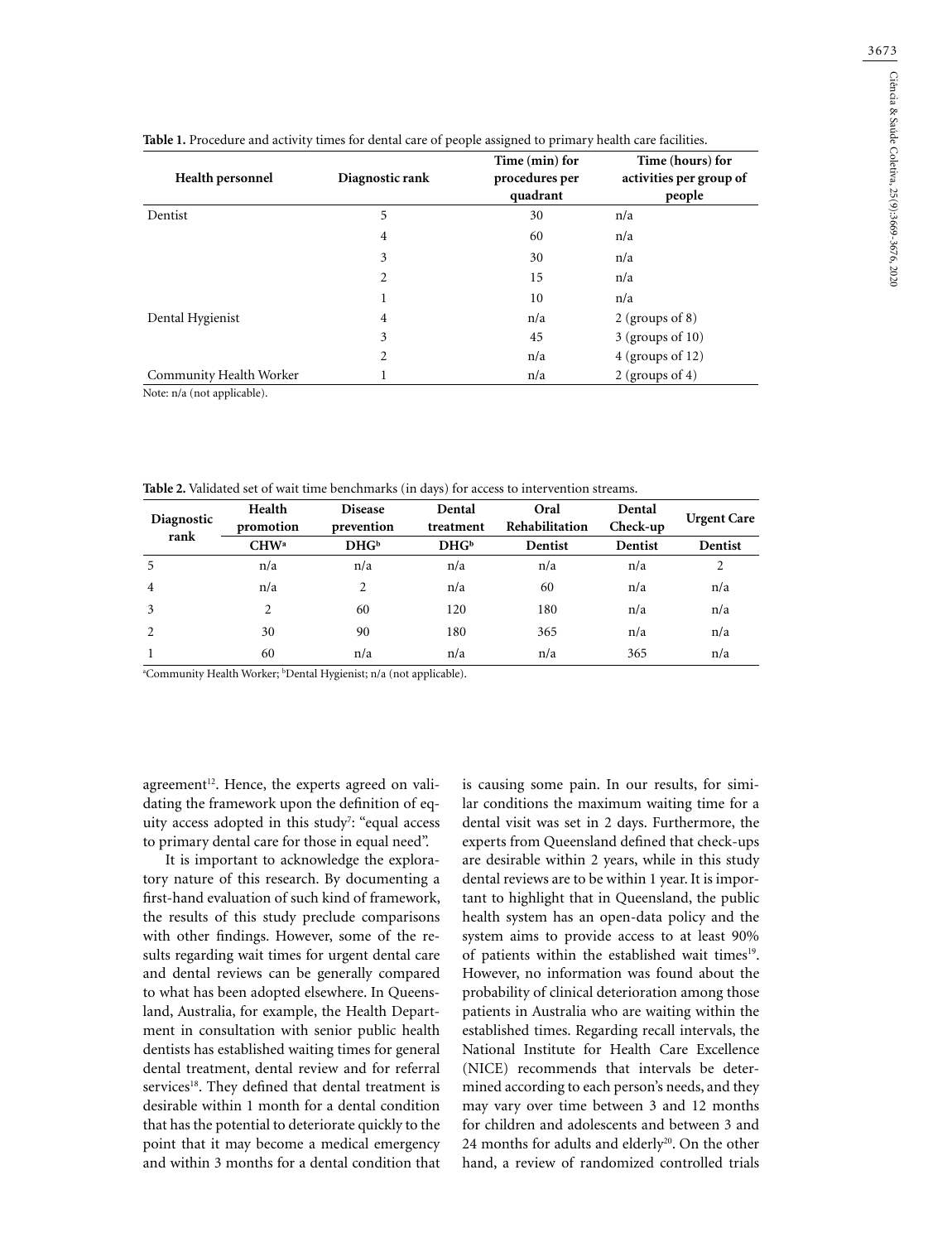carried out by the Cochrane Oral Health Group found insufficient evidence to determine both optimal interval for dental check-ups and beneficial/harmful effects of altering the recall interval between dental check-ups<sup>21</sup>.

The criteria for the diagnostic scale validated in this study seem to be aligned with the recommendations made by Summerton<sup>22</sup>. This author argues that general practitioners must be assisted in their diagnostic decisions concerning the unselected nature of communities seeking healthcare at the primary care level and that early decisions on the appropriate course of action at the primary care level are more important than accurate diagnostic labels made by specialists<sup>22</sup>. The proposed diagnostic scale intends to be a simpler and less costly instrument for routine assessment of the dental status, in contrast to protocols for detailed visual-tactile and resource-intensive oral examinations, with multiple data fields. Moreover, it is expected that non-dental decision makers and laypersons can easily understand the diagnostic classifications results. Because disease prevalence is highly influenced by the kind of instrument adopted<sup>23</sup>, the proposed diagnostic tool must be further tested against findings of comprehensive visual-tactile oral examinations in order to determine validity of its results. It is important not to ignore the role of diagnostic classifications in striving for equity of access to primary dental services, as there has been an increasing recognition on the accountability of health professionals in the allocation of health resources through diagnoses<sup>24</sup>. As dentists are end-users of the diagnostic scale, they must be surveyed regarding specific usability attributes of the scale. High level of usability may encourage dentists to adopt this diagnostic classification tool in their daily practice.

The group of experts took into account a wide range of factors to determine activity standards. However, timings for dental hygienists and community health workers to perform their tasks did not include opinions these staff categories. The lack of a more comprehensive investigation to establish activity standards is a limitation of this research. Furthermore, differences in participants' academic background were not explored, which may have decreased the accuracy of experts' opinions. Although the results of this study are plausible and consistent with theoretical predictions, they should nevertheless be interpreted with caution, because they rely just on the intuitive judgment of the participants rather than evidence.

This work appears to be the first in the primary dental care-related literature that has validated specific wait-time benchmarks for access to different courses of primary dental services delivered by dentists, dental hygienists and community health workers. Equity access to primary dental care is a complex issue requiring prompt attention from public health authorities. Thus, the maximum wait-time benchmarks validated in this research can provide health authorities with standardized and comprehensive approach to programming timely dental care in a transparent and accountable manner.

In this study, face validity of the criteria of the dental resource allocation framework was established, fulfilling a preliminary validation stage. On the basis of expert input, the framework demonstrated its potential ability to promote more equitable access to primary dental services, since equal diagnostic classifications share the same waiting times for the dental care they require.

Considering the novelty of the proposed framework, and the useful information it may produce for equity-based booking systems, it is worth proceeding with its assessment by evaluating the relation between duration of wait and dental health consequences in a real working scenario.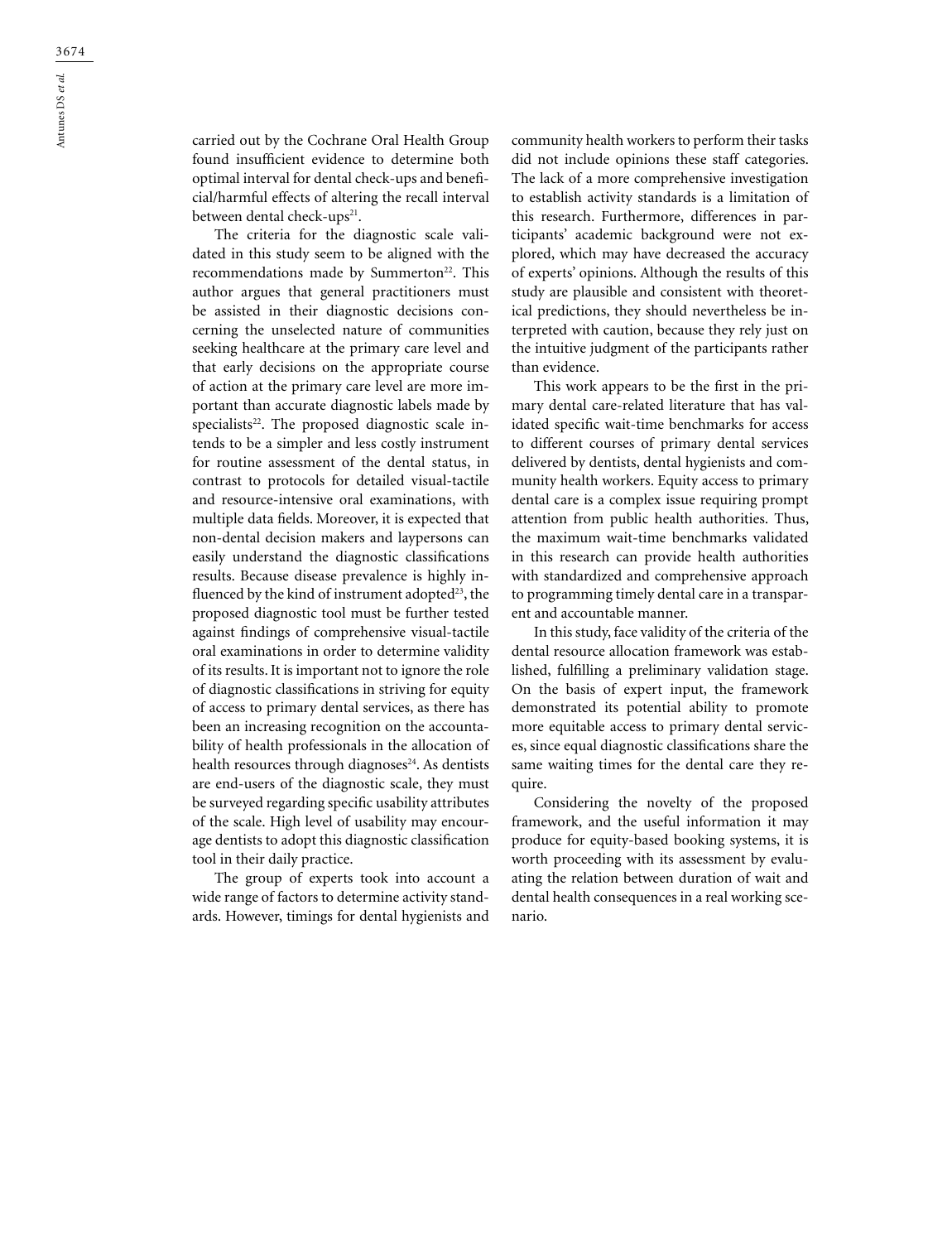## **Collaborations**

DS Antunes: conceptualization, original draft preparation, investigation, methodology, formal analysis and writing. S Naidoo: conceptualization, supervision, writing-reviewing and editing. NG Myburgh: conceptualization, supervision, writing-reviewing and editing. PD Fisher: supervision, data curation, writing-reviewing and editing. JB Hilgert: supervision, methodology, formal analysis, writing-reviewing and editing. FN Hugo: conceptualization, supervision, methodology, formal analysis, writing-reviewing and editing.

### **Acknowledgements**

We acknowledge the hard work and dedication of the group of dentists who participated in the discussion groups. We also acknowledge the support of both Municipal Health Departments of Sapucaia do Sul and Porto Alegre for making the group of dentists available for this research.

Research was supported by the National Council of Research of Brazil, and there is no conflict of interest to declare.

## **References**

- 1. Siciliani L, Moran V, Borowitz M. Measuring and comparing health care waiting times in OECD countries. *Health Policy* 2014; 118(3):292-303.
- 2. Kahokehr A, Glasson J, Studd R. Surgical waiting time for radical cystectomy: a New Zealand experience. *ANZ J Surg* 2016; 86(12):1042-1045.
- 3. Viberg N, Forsberg B, Borowitz M, Molin R. International comparisons of waiting times in health care--limitations and prospects. *Health Policy* 2013; 112(1-2):53-61.
- 4. De Coster C, McMillan S, Brant R, McGurran J, Noseworthy T. The Western Canada Waiting List Project: development of a priority referral score for hip and knee arthroplasty. *J Eval Clin Pract* 2007; 13(2):192- 196.
- 5. Geddes J. Waiting is the hardest part. *Maclean's* 2014; 127:18-19.
- 6. Brasil. Supremo Tribunal Federal (STF). *Despacho de Convocação de Audiência Pública de 05 de março de 2009* [Internet]. Brasília: STF; 2009. Available from: http://www.stf.jus.br/arquivo/cms/processoAudienciaPublicaSaude/anexo/Despacho\_Convocatorio.pdf
- 7. Oliver A, Mossialos E. Equity of access to health care: outlining the foundations for action. *J Epidemiol Community Health* 2004; 58(8):655-658.
- 8. Pereira C, Roncalli A, Cangussu M, Noro L, Patrício A, Lima K. Impact of the Family Health Strategy: an analysis in cities in Northeast Brazil with more than 100,000 inhabitants. *Cad Saude Publica* 2012; 28(3):449-462.
- 9. Macinko J, Guanais F, de Fátima M, de Souza M. Evaluation of the impact of the Family Health Program on infant mortality in Brazil, 1990-2002. *J Epidemiol Community Health* 2006; 60(1):13-19.
- 10. Chan T, Hwang H, Karimuddin A. Wait times for general surgery in BC: Moving beyond measurement. *Br Columbia Med J* 2015;57(8):341-348.
- 11. Schroth R, Morey B. Providing timely dental treatment for young children under general anesthesia is a government priority. *J Can Dent Assoc* 2007; 73(3):241-243.
- 12. List D. The Consensus Group Technique in Social Research. *Field Methods* 2001; 13(3):277-290.
- 13. Brasil. Ministério da Saúde (MS). *Departamento de Atenção Básica, Política Nacional de Saúde Bucal* [Internet]. Biblioteca Virtual em Saúde MS; 2004. Available from: http://bvsms.saude.gov.br/bvs/publicacoes/ politica\_nacional\_brasil\_sorridente.htm
- 14. Brasil. Ministério da Saúde (MS). DATASUS. *Sistema de Gerenciamento da Tabela de Procedimentos, Medicamentos e OPM do SUS (SIGTAP)* [Internet]. Available from: http://sigtap.datasus.gov.br/tabela-unificada/ app/sec/inicio.jsp
- 15. World Health Organization (WHO). *Workload Indicators of Staffing Need (WISN) Software Manual* [Internet]. 2010. Available from: http://www.who.int/ hrh/resources/wisn\_software\_manual/en/
- 16. Noseworthy T, McGurran J, Hadorn D. Waiting for scheduled services in Canada: development of priority-setting scoring systems. *J Eval Clin Pract* 2003; 9(1):23-31.